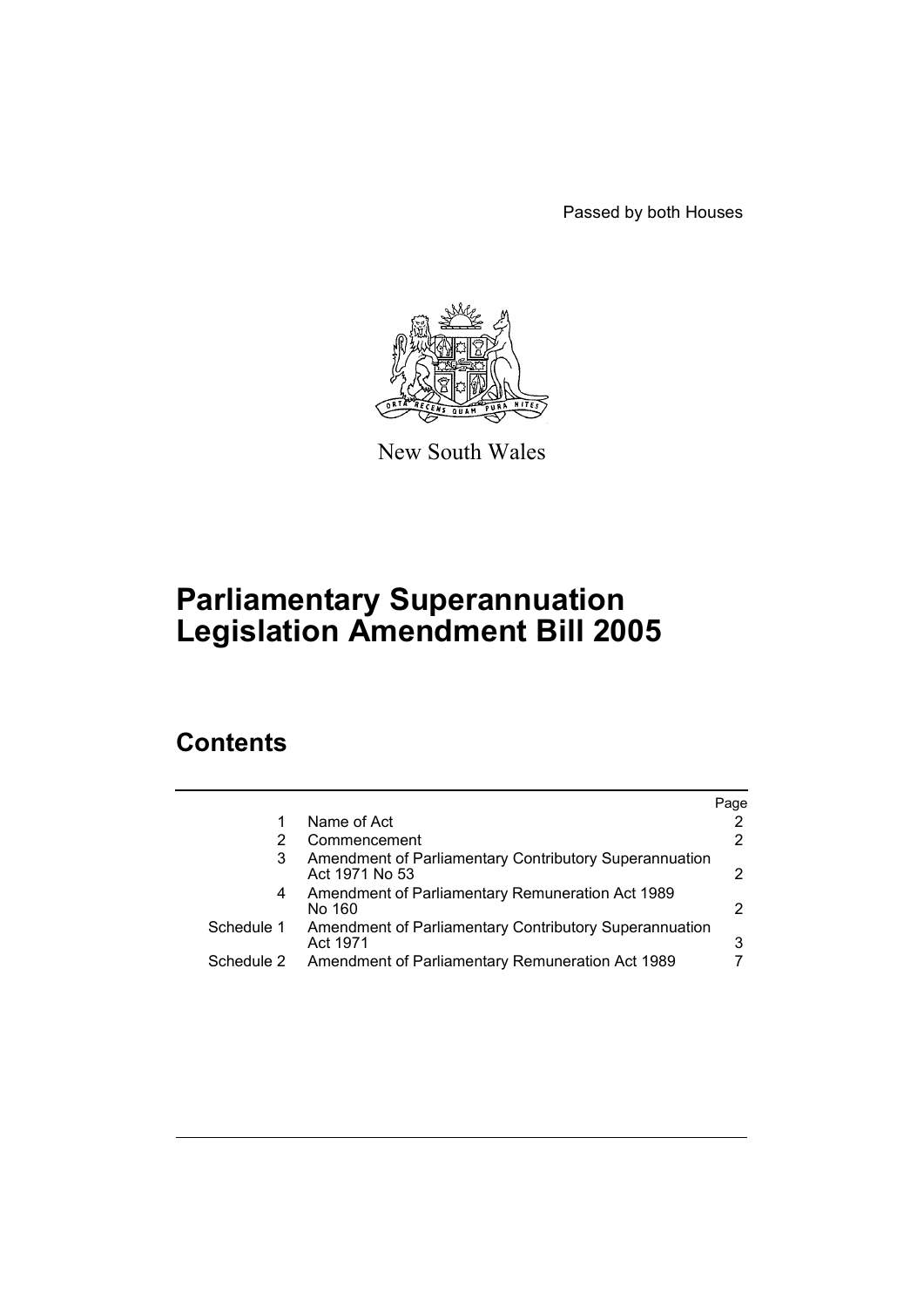*I certify that this PUBLIC BILL, which originated in the LEGISLATIVE ASSEMBLY, has finally passed the LEGISLATIVE COUNCIL and the LEGISLATIVE ASSEMBLY of NEW SOUTH WALES.*

> *Clerk of the Legislative Assembly. Legislative Assembly, Sydney, , 2005*



New South Wales

# **Parliamentary Superannuation Legislation Amendment Bill 2005**

Act No , 2005

An Act to amend the *Parliamentary Contributory Superannuation Act 1971* and the *Parliamentary Remuneration Act 1989* to close the Parliamentary Contributory Superannuation Scheme to new members from the 2007 State general election and to provide instead for an accumulation style superannuation benefit for new members of Parliament; and for other purposes.

*I have examined this Bill, and find it to correspond in all respects with the Bill as finally passed by both Houses.*

*Chairman of Committees of the Legislative Assembly.*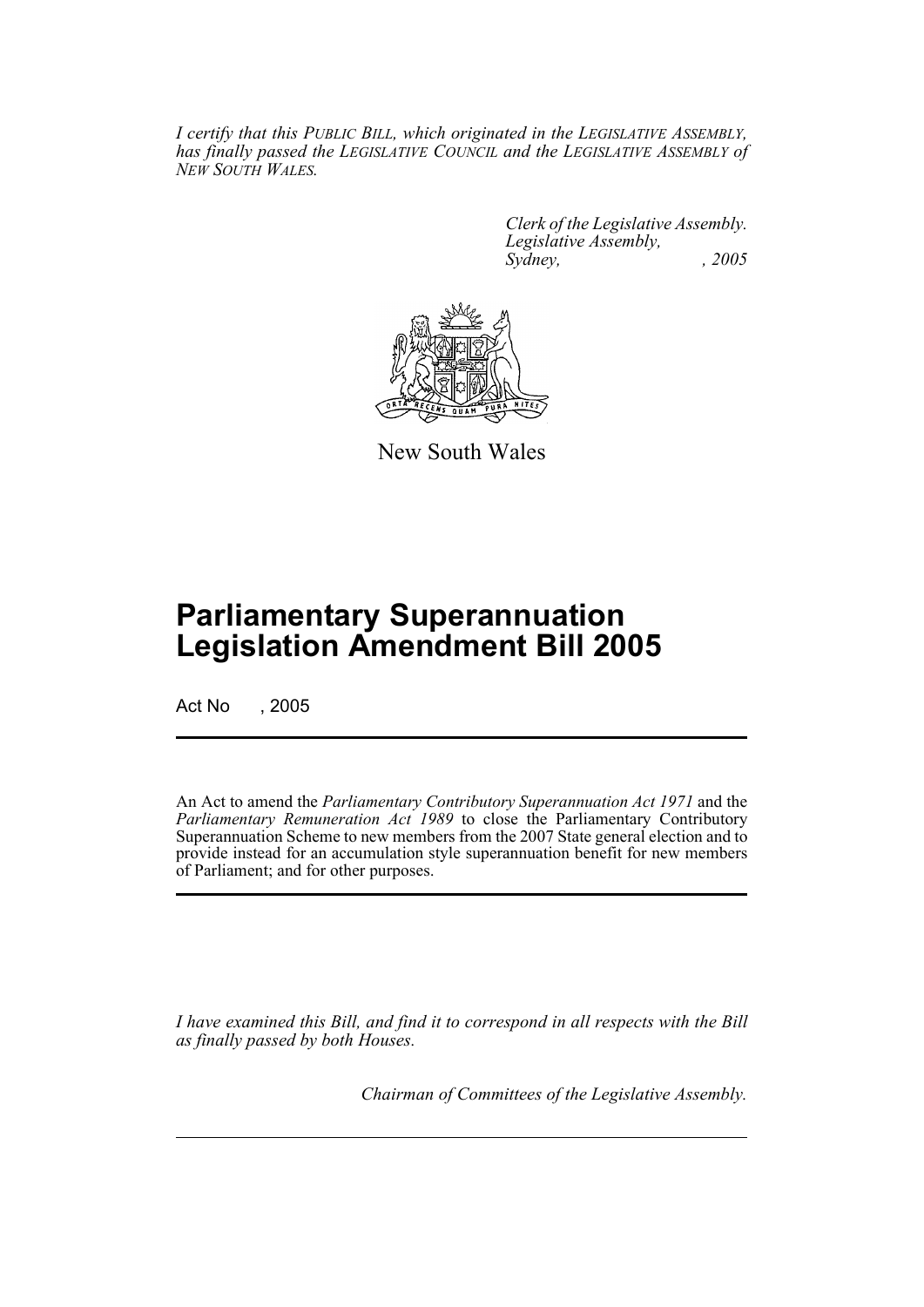# **The Legislature of New South Wales enacts:**

### **1 Name of Act**

This Act is the *Parliamentary Superannuation Legislation Amendment Act 2005*.

#### **2 Commencement**

This Act commences on the date of assent to this Act.

#### **3 Amendment of Parliamentary Contributory Superannuation Act 1971 No 53**

The *Parliamentary Contributory Superannuation Act 1971* is amended as set out in Schedule 1.

# **4 Amendment of Parliamentary Remuneration Act 1989 No 160**

The *Parliamentary Remuneration Act 1989* is amended as set out in Schedule 2.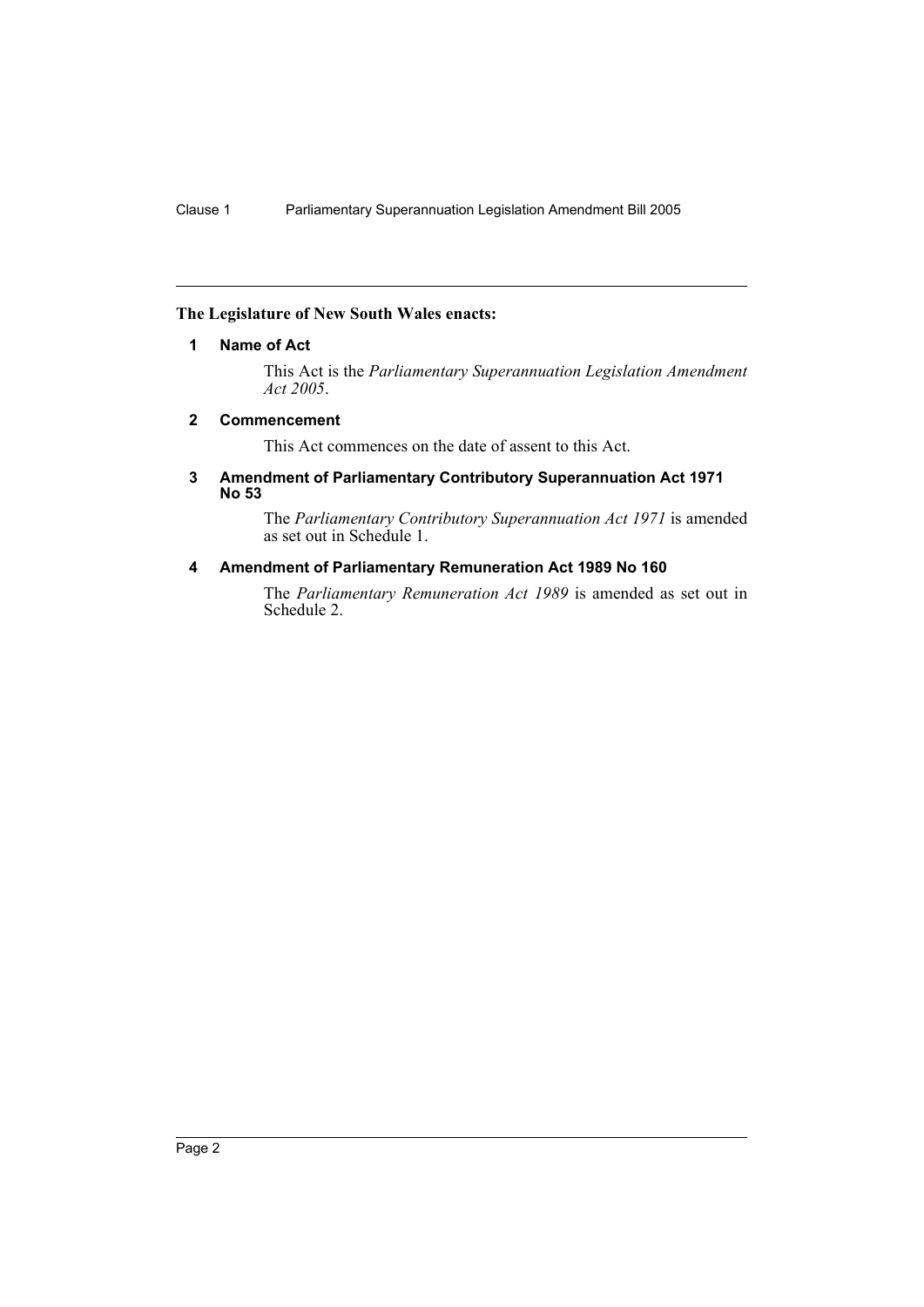Amendment of Parliamentary Contributory Superannuation Act 1971 Schedule 1

# **Schedule 1 Amendment of Parliamentary Contributory Superannuation Act 1971**

(Section 3)

**[1] Part 1A**

Insert after Part 1:

# **Part 1A Closure of Scheme from 2007 general election**

#### **4A Closure of Parliamentary Contributory Superannuation Scheme**

- (1) The Parliamentary Contributory Superannuation Scheme is closed to members elected at or after the 2007 general election, other than continuing members.
- (2) Accordingly, a member elected at or after the 2007 general election who is not a continuing member is not entitled:
	- (a) to have deductions made from the member's salary under this Act, or
	- (b) to have any period of service during which the member is not a continuing member after that election taken into account in determining any benefit payable to or in respect of the member under this Act.
- (3) For the purposes of this Act, a person is a *continuing member* if:
	- (a) the person was a member of either House of Parliament at any time within the period of 3 months before polling day at the 2007 general election, and
	- (b) the person was elected to either House of Parliament at the 2007 general election or within 3 months after polling day at that election, and
	- (c) since polling day at that election, the person has not ceased to be a member of either House of Parliament for a continuous period exceeding 3 months.
- (4) In this Part, *2007 general election* means the first State general election held after the commencement of this section.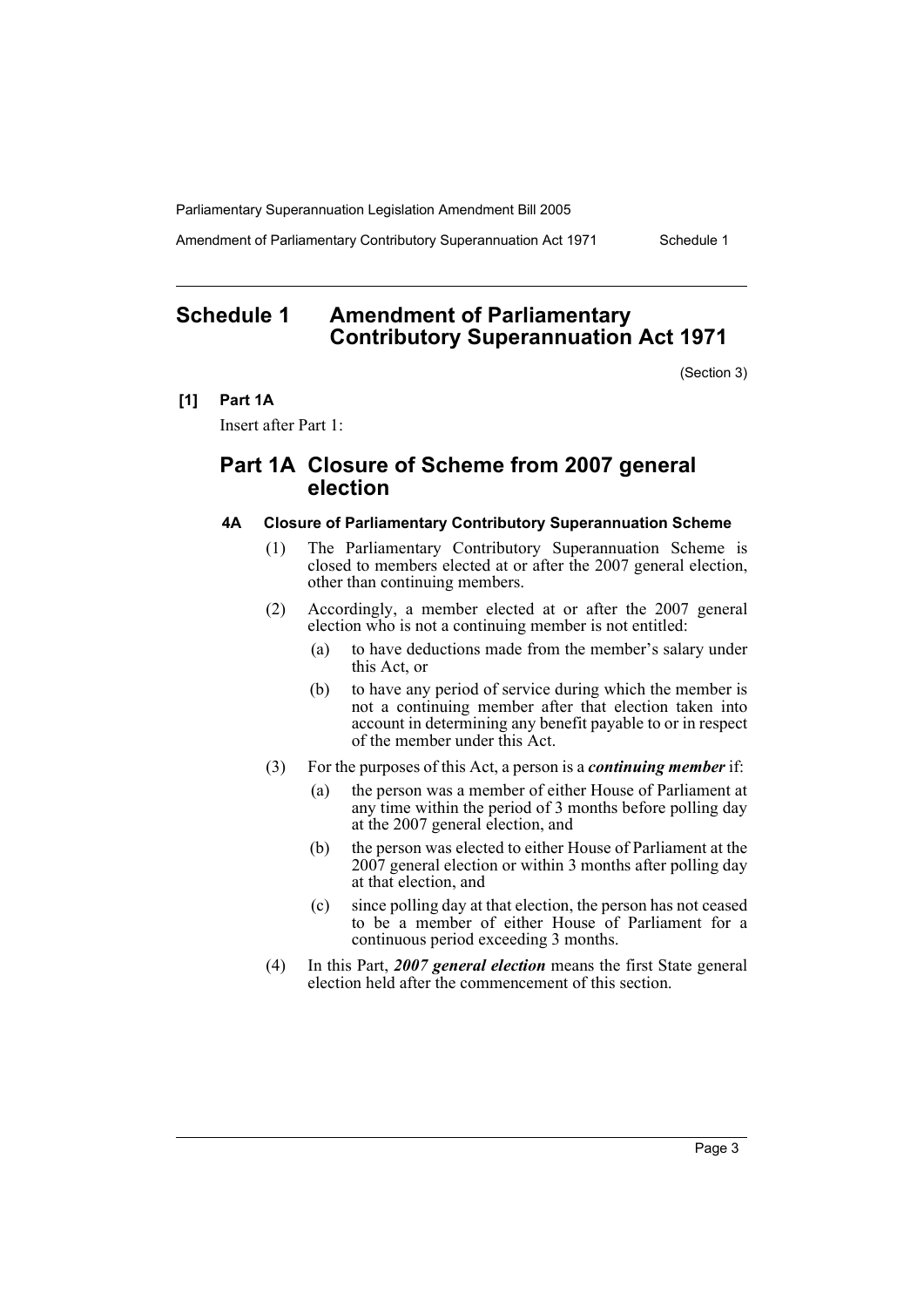Schedule 1 Amendment of Parliamentary Contributory Superannuation Act 1971

#### **[2] Section 18B**

Insert after section 18A:

#### **18B Election to cease salary deductions on reaching age 65**

- (1) A member may elect, by notice in writing served on the trustees, to cease to have deductions from salary instalments made under section 18 if:
	- (a) the member is 65 years or more of age, and
	- (b) the member has been entitled to salary in respect of an aggregate period of 20 years or more (including any period before the commencement of this section).
- (2) A member may not revoke an election made under this section.
- (3) An election made under this section takes effect when it is approved by the trustees.
- (4) On the election taking effect, deductions from the member's salary are not required to be made under this Act.
- (5) An election under this section continues to have effect if, after ceasing to be a member, the person again becomes a member.
- (6) A benefit payable under this Act to or in respect of a member who makes an election under this section is to be calculated as if the member ceased to be entitled to receive salary on the day the election took effect.
- (7) A benefit is not payable under this Act to or in respect of a member who makes an election under this section until it is payable under another provision of this Act.

# **[3] Section 19B Deferral of certain pensions**

Omit section 19B (2).

# **[4] Section 20 Right to convert pension to lump sum entitlement**

Insert in alphabetical order in section 20 (1):

*entitled* to a pension means that a pension is payable by the trustees under this Part.

# **[5] Section 20 (11) (a)**

Omit "after the former member ceases to be a member".

Insert instead "after the former member becomes entitled to a pension under this Part".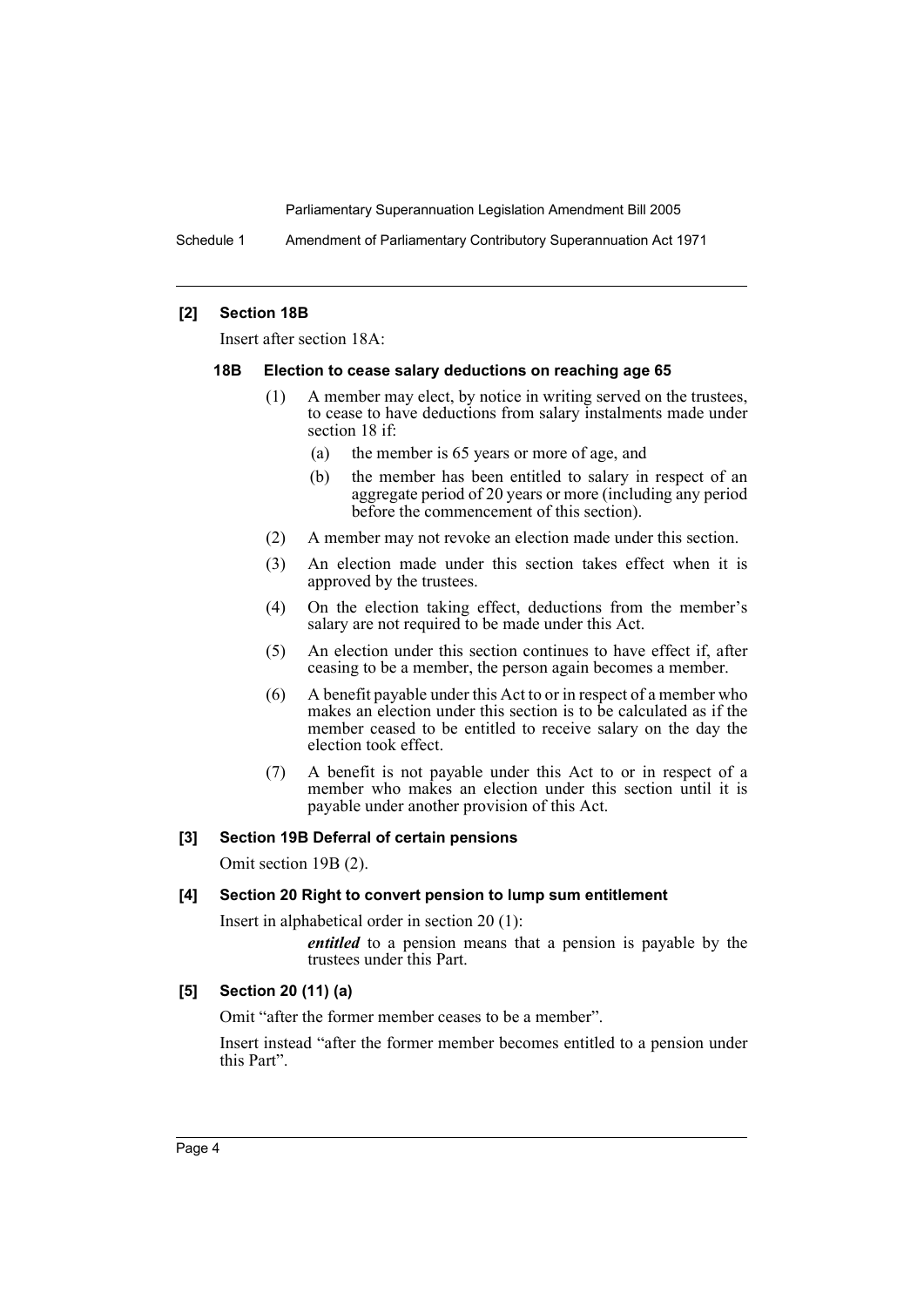Amendment of Parliamentary Contributory Superannuation Act 1971 Schedule 1

- **[6] Section 23 Pension for spouses or de facto partners** Insert "(1) (paragraph (a) excepted)," before " $(2)$ " in section 23 (12).
- **[7] Section 26A Arrangements for transfer to Commonwealth scheme** Omit the section.
- **[8] Section 26D Power of trustees to adjust benefits in relation to certain liabilities**

Omit "23 (2) or (3), 26A" from section 26D (6).

Insert instead "23 (1) (paragraph (a) excepted), (2) or  $(3)$ ".

#### **[9] Section 32C**

Insert after section 32B:

# **32C Member who dies on polling day**

For the purposes of this Act and the regulations, a person is taken to have been a member at the time of his or her death if:

- (a) the person dies on the day of, and before the close of, a poll for an election of one or more members of the Legislative Assembly or the Legislative Council, and
- (b) the person was a member for the purposes of the *Parliamentary Remuneration Act 1989* immediately before the day of the poll, and
- (c) the person was seeking election on that day as a member (whether or not to represent the same electorate or to the same House of Parliament).

#### **[10] Schedule 1 Savings, transitional and other provisions**

Insert at the end of clause 1 (1):

*Parliamentary Superannuation Legislation Amendment Act 2005*

### **[11] Schedule 1, clause 6 (1A) and (1B)**

Insert after clause 6 (1):

- (1A) Sections 21A, 21B and 23 apply, and are taken always to have applied, to and in respect of a person paid a pension under section 22C before its repeal (and to any such pension continued by this clause) in the same way as those sections apply to and in respect of a person who commutes a pension under section 20.
- (1B) Nothing in subclause (1A) limits the operation of any other provision of this clause or clause 7.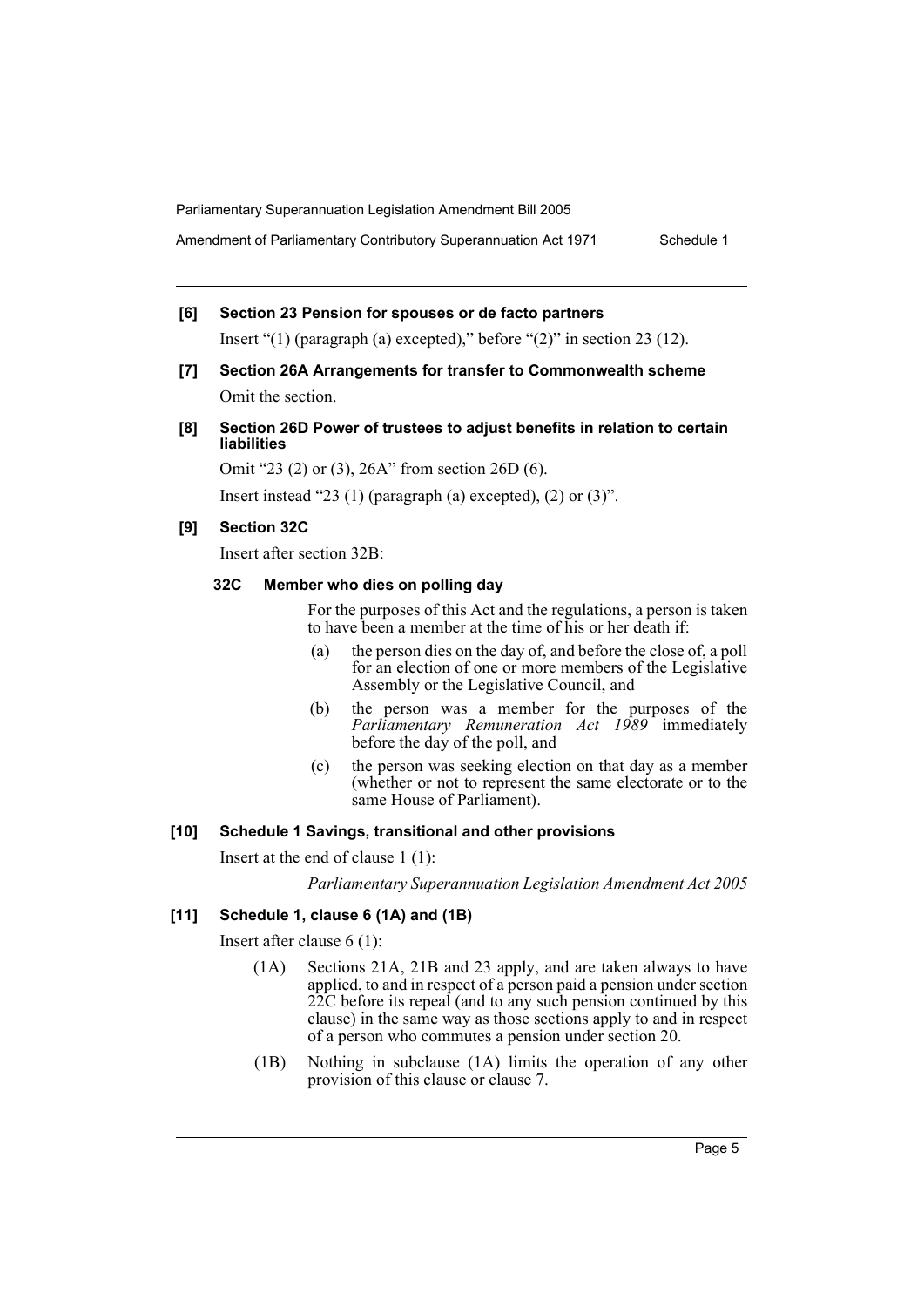Schedule 1 Amendment of Parliamentary Contributory Superannuation Act 1971

# **[12] Schedule 1, clause 10**

Insert after clause 9:

#### **10 Surcharge reductions for certain spouse pensions**

A reduction of a benefit payable under section 23 (1) (paragraph (a) excepted), on the basis set out in section 26D, that is made before the commencement of this clause is taken to have been validly made, if it would have been valid if made after the commencement of the *Parliamentary Superannuation Legislation Amendment Act 2005*.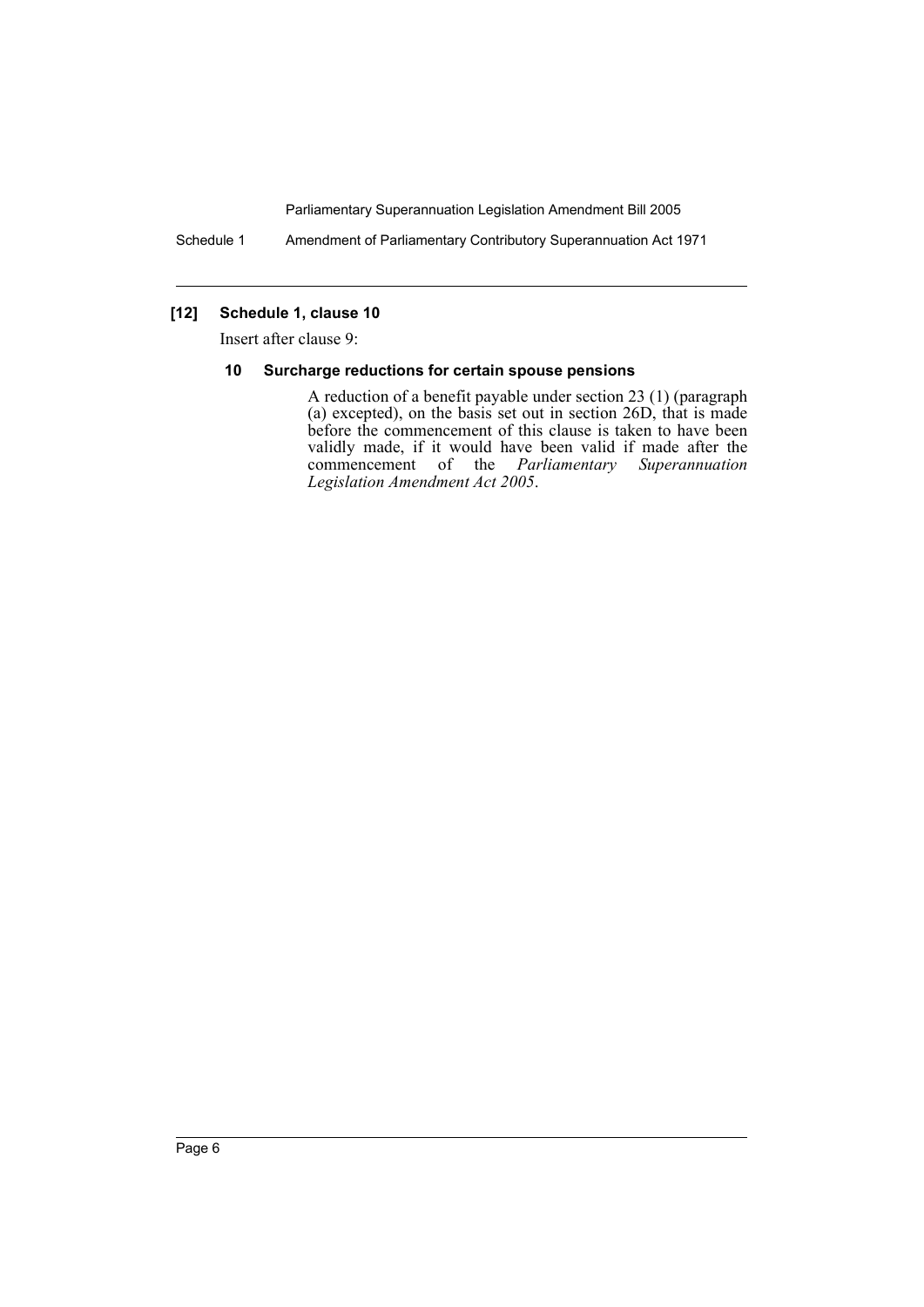Amendment of Parliamentary Remuneration Act 1989 Schedule 2

# **Schedule 2 Amendment of Parliamentary Remuneration Act 1989**

(Section 4)

#### **[1] Section 2A Purpose of Act**

Insert at the end of section  $2A(1)(d)$ :

, and

(e) superannuation arrangements are provided for members who are not continuing members of the closed Parliamentary Contributory Superannuation Fund.

# **[2] Section 3 Definitions**

Insert at the end of the section:

(2) Notes in the text of this Act do not form part of this Act.

#### **[3] Part 3A, Division 1, heading**

Insert before section 14A:

### **Division 1 Approval of amendments to Parliamentary Contributory Superannuation Act 1971**

#### **[4] Section 14A Superannuation approvals**

Omit "Part" from section 14A (5). Insert instead "Division".

#### **[5] Part 3A, Division 2**

Insert after section 14A:

#### **Division 2 Superannuation arrangements for post-2007 members**

#### **14B Application of Division**

(1) This Division applies to members, other than continuing members under the *Parliamentary Contributory Superannuation Act 1971*.

**Note.** Section 4A of the *Parliamentary Contributory Superannuation Act 1971* closes the Parliamentary Contributory Superannuation Scheme to members elected at or after the 2007 general election (other than existing members who are re-elected).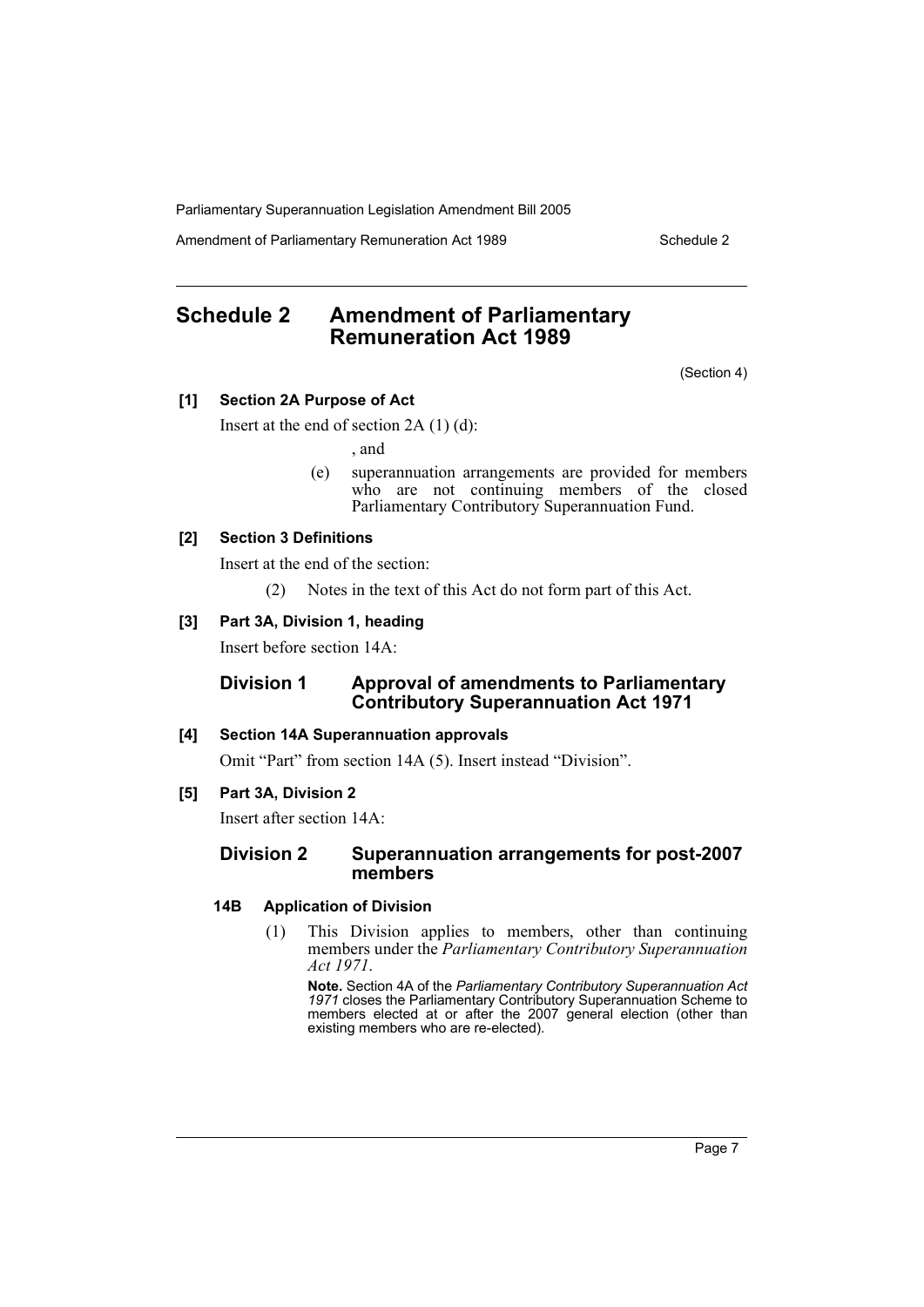Schedule 2 Amendment of Parliamentary Remuneration Act 1989

(2) In this section, a *continuing member* includes a member who has elected to cease to have deductions of salary made under section 18B of the *Parliamentary Contributory Superannuation Act 1971*.

#### **14C Definitions**

In this Division:

*complying approved deposit fund* means a complying approved deposit fund for the purposes of section 47 of the *Superannuation Industry (Supervision) Act 1993* of the Commonwealth.

*complying superannuation fund* means a complying superannuation fund for the purposes of section 45 of the *Superannuation Industry (Supervision) Act 1993* of the Commonwealth.

*First State Superannuation Fund* has the same meaning as *Fund* has in the *First State Superannuation Act 1992*.

*retirement savings account* has the same meaning as in the *Retirement Savings Accounts Act 1997* of the Commonwealth.

*salary* of a member means:

- (a) the maximum contribution base within the meaning of the *Superannuation Guarantee (Administration) Act 1992* of the Commonwealth, or
- (b) the remuneration payable to the person by way of basic salary and additional salary (if any), or
- (c) the salary of the member prescribed by the regulations for the purposes of this definition,

whichever is the greatest.

*2007 general election* means the first State general election held after the commencement of this section.

#### **14D Superannuation contributions for members**

- (1) The State of New South Wales must make, for each member, a superannuation contribution equivalent to the salary contribution percentage for the person for each financial year, or part, for which the person is a member of Parliament.
- (2) A contribution is not required to be made in respect of any period before the 2007 general election.
- (3) The superannuation contribution payable under this section, and any additional contributions under section 14F, are payable out of the Consolidated Fund, which, to the necessary extent, is appropriated accordingly.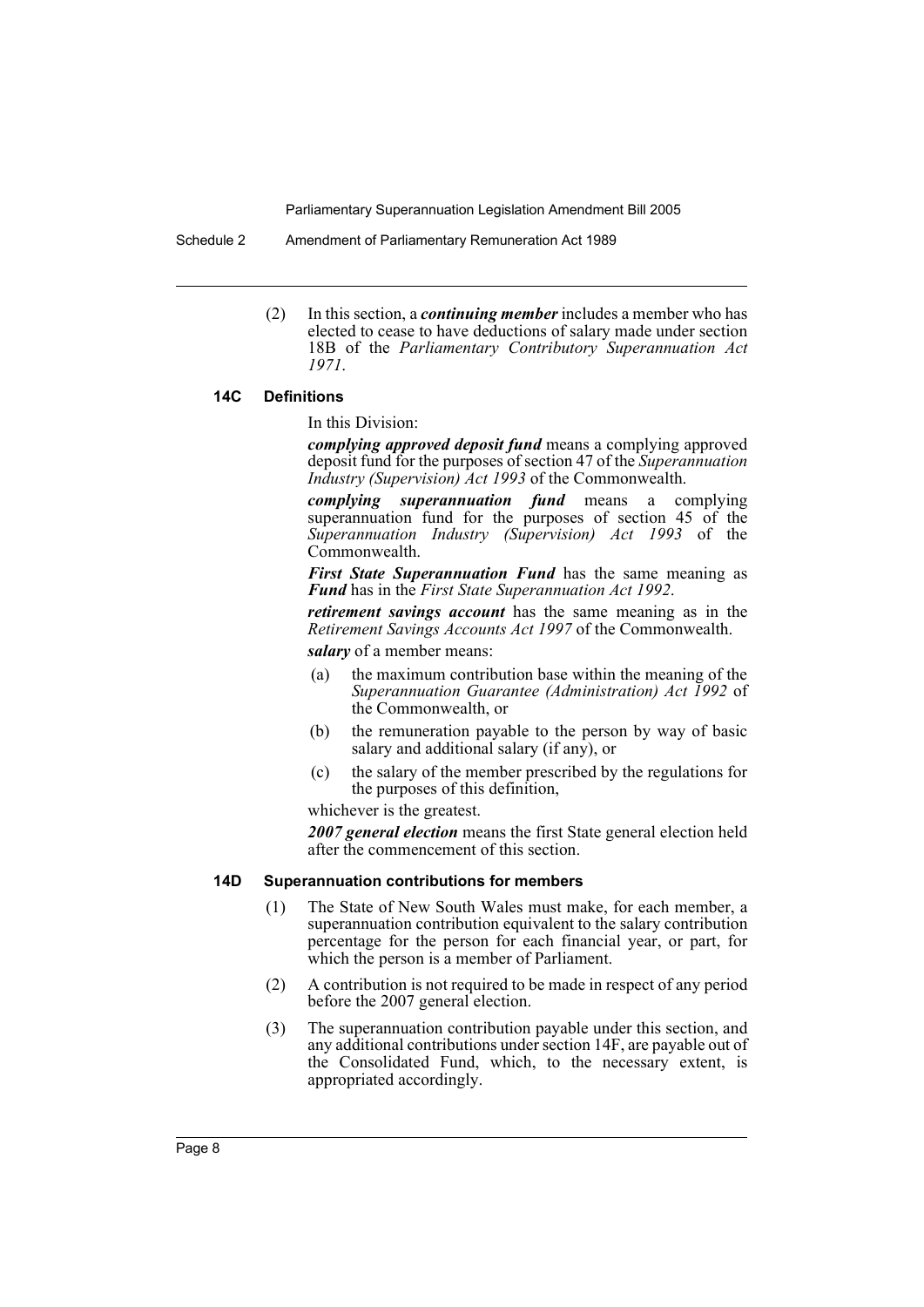Amendment of Parliamentary Remuneration Act 1989 Schedule 2

### (4) In this section:

*salary contribution percentage* for a person means:

- (a) 9% of the salary, unless paragraph (b) applies, or
- (b) such other greater percentage of the salary of the person as may be prescribed by the regulations for the purposes of this definition.

#### **14E Payment of superannuation contributions**

- (1) The contribution payable under section 14D for a member is to be paid:
	- (a) to the First State Superannuation Fund, or
	- (b) if a nomination is in force under this section, to the nominated complying superannuation fund, complying approved deposit fund or retirement savings account.
- (2) A member may, by notice in writing to the Treasurer, nominate a complying superannuation fund other than the First State Superannuation Fund or a complying approved deposit fund or retirement savings account as the fund or account to which the contribution is to be paid.
- (3) A member may, by notice in writing to the Treasurer, revoke or vary a nomination under this section at any time.
- (4) The regulations may make provision for or with respect to matters relating to membership of the First State Superannuation Fund of members for whom contributions are paid to the Fund under this section and other ancillary matters. The regulations may, for that purpose, apply provisions of the *First State Superannuation Act 1992* with any necessary modifications.

# **14F Salary sacrifice arrangements**

- (1) A member may elect, by notice in writing to the Treasurer, to make additional superannuation contributions by way of salary sacrifice.
- (2) An election under this section does not affect the amount that would otherwise constitute the salary of a member for the purposes of employer contributions to superannuation under section 14D.
- (3) An election may be made at any time, but only in respect of future salary payments.
- (4) An election is to specify the percentage or amount of the member's basic salary and additional salary (if any) payable to